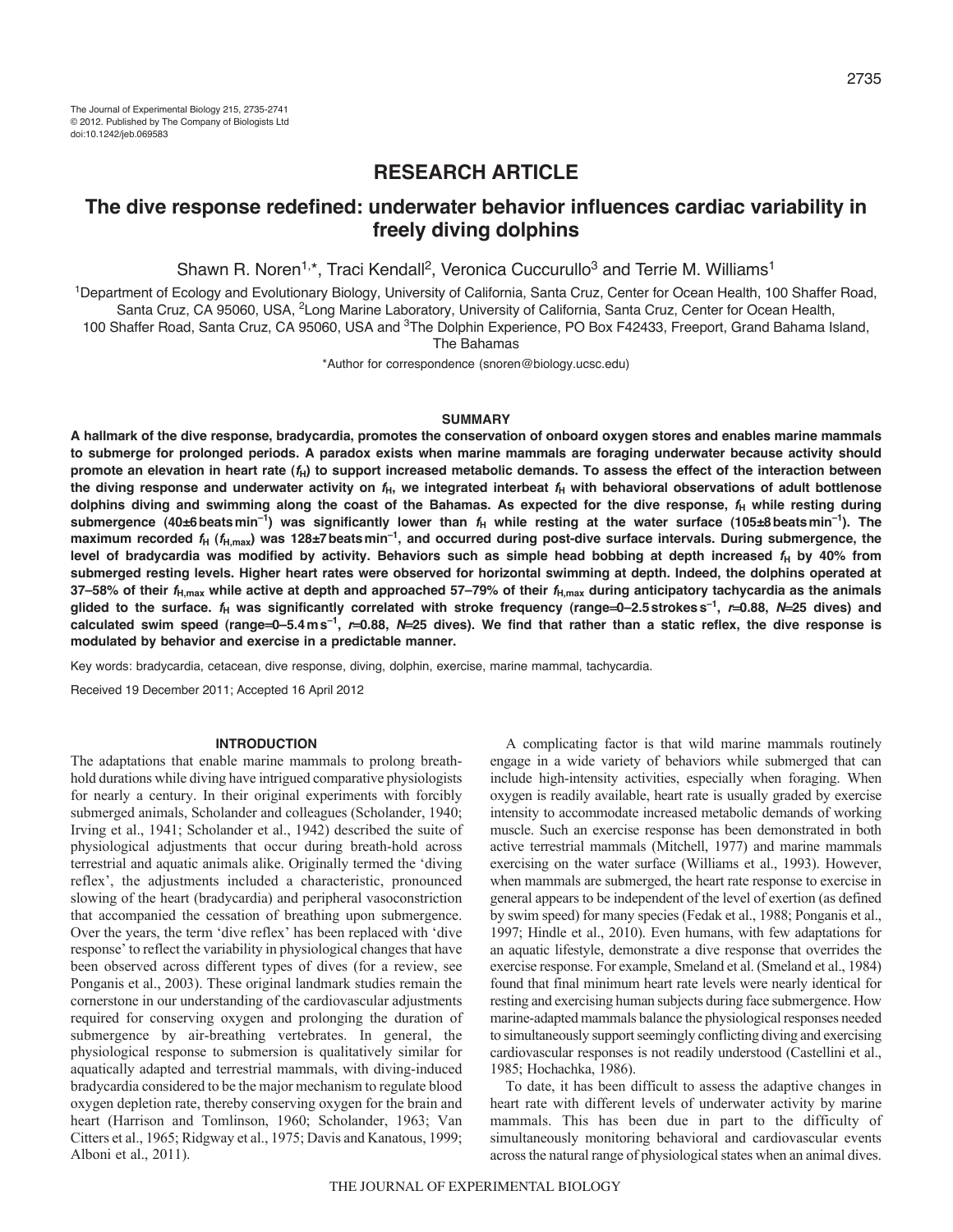## 2736 The Journal of Experimental Biology 215 (16)

The available studies suggest only modest changes in heart rate with exercise in marine mammals. For example, Williams et al. (Williams et al., 1993) reported that the heart rates of dolphins exercising near the water surface were not statistically different from resting levels when swim speed was less than or equivalent to  $2.1 \text{ m s}^{-1}$ . Only when swimming speed was increased above cruising speeds to  $2.9 \text{ m s}^{-1}$ did the heart rates of the dolphins exhibit a significant exercise effect. Likewise, seals swimming at low speeds in flumes showed little change in submerged heart rate from resting levels (Fedak et al., 1988; Williams et al., 1991) and the bradycardia of sea lions was not consistently related to diving or swimming effort (Ponganis et al., 1997; Hindle et al., 2010).

Here we re-examine the relationship between heart rate and underwater behavior in a diving marine mammal to determine how diving heart rate may be modified during different levels of physical exertion as may occur during foraging or social interactions (Herzing, 1996). For the first time, heart rate patterns are linked to observations of discrete behaviors during open-water diving. The bottlenose dolphin (*Turiops truncatus*) served as a model species because of its trainability for performing a wide variety of activity levels. The results of this study indicate that the 'dive response' is altered by physical exertion. This is a novel finding for marine mammals. Except during the initial descent and final ascent portions of the dive, previous studies of heart rate in naturally diving marine mammals reported relatively stable heart rates during any one dive and heart rate appeared to be unaffected by physical exertion (for a review, see Butler and Jones 1997). Rather, we found that numerous factors associated with underwater behavior, including high levels of physical exertion, influence the magnitude of cardiac adjustment during periods of submergence. In contrast to previous studies examining relatively slow swimming speeds in pinnipeds and cetaceans, we found a significant correlation between swimming intensity and heart rate response during submergence, suggesting that the dive response is indeed altered by the exercise response in a marine mammal.

## **MATERIALS AND METHODS Animals**

Three adult bottlenose dolphins [*Tursiops truncatus* (Montagu 1821)] (Table1) housed at The Dolphin Experience (Freeport, Grand Bahama Island, The Bahamas) were trained over 6months for the experimental protocols. The animals were maintained in large  $(15\times15\times5)$  m deep) saltwater enclosures connected to the open ocean and fed a daily diet of capelin and herring supplemented with multi-vitamins (Sea Tabs, Pacific Research Laboratories, San Diego, CA, USA). Total body length and maximum girth (at the anterior dorsal fin insertion) were measured during the month of study (February 2009) and were used to estimate body masses using a dolphin-specific morphometric calculator (Messinger et al., 1999). This calculator was designed specifically for bottlenose dolphins, and utilizes gender, total body length, maximum girth and age of the dolphin to estimate body mass. Data used to parameterize the equation in the calculator were acquired from dolphins at four facilities including The Dolphin Experience. The mean estimated mass of the three study animals was 186±12kg (Table1). All experimental procedures were conducted in accordance with the

Institutional Animal Use and Care Committees at the University of California at Santa Cruz, and permitted under National Marine Fisheries Service Marine Mammal Permit No. 984-1587-00.

## **Electrocardiograph instrumentation and experimental trials**

The dolphins were trained to wear a neoprene vest that carried an IQmark Advanced Holter electrocardiograph (ECG) monitor (version 7.2, Midmark Diagnostics Group, Versailles, OH, USA) housed in a custom-designed waterproof box  $(18\times8\times4.5 \text{ cm})$ ; Backscatter Underwater and Video, Monterey, CA, USA). ECG waveform signals were received continuously through shielded wires connected to two suction cup electrodes (5cm diameter with a 2cm diameter silver plate electrode) that were attached to the dolphins. One cup was placed on the sternum along the ventral midline directly below the pectoral fin insertions, and the other was placed above the right scapula according to Williams et al. (Williams et al., 1993) and Noren et al. (Noren et al., 2004). Heart rate was recorded continuously throughout the experimental sessions once the electrodes and vest were positioned.

On experimental days, the dolphins followed a boat to the open ocean where they performed a series of trainer-directed behaviors. Test behaviors were of variable duration and included: (1) rest while submerged (Fig.1A), (2) low-intensity activity while submerged (Fig.1B), (3) horizontal submerged swimming (Fig.1C), (4) vertical glide to the water surface (Fig.1D) and (5) post-dive surface interval. Underwater trials took place at 15m depth in the open ocean. After the animal dove, it stationed near the trainer and was then signaled to perform a discrete behavior at the ocean floor: rest, low-intensity activity (i.e. head bob or jaw pop) or horizontal submerged swimming during which the dolphin chose its speed. Behaviors were performed in a random order so that the animal could not anticipate the behavior to be performed. In only a few cases, a second discrete behavior was performed before the animal was signaled to return to the surface. In some instances the dolphin returned to the surface to breathe before the trainer's signal was given. Dolphins were rewarded with fish throughout the dive, and the quantity of the fish reward was similar across all behaviors. In addition to open-water trials, heart rate was measured during rest on the water surface in the animals' enclosures. This enabled us to obtain resting heart rates at the surface exclusive of the effects of recovery from swimming and diving.

## **Behavioral and locomotor monitoring**

Throughout the underwater trials, behavior and locomotor movements of the dolphins were monitored visually and recorded by SCUBA divers with a handheld video recorder  $(30 \text{ frames s}^{-1})$ ; Sony Handicam, Sony Corporation, Tokyo, Japan) in an underwater housing (Backscatter Underwater and Video). Depending on the trial, three to four divers accompanied the dolphins to direct and monitor specific behaviors. Internal clocks for the heart rate instrumentation and video recorder were synchronized to correlate cardiac signals with specific behavioral events. Simultaneous monitoring allowed for the determination of the influence of submergence, activity and exercise intensity on instantaneous changes in heart rate. Stroke frequencies were analyzed by extracting video clips of the submerged swimming

Table1. Gender and morphology for the adult bottlenose dolphins in this study

| Gender | Body length (cm) | Maximum girth (cm) | Estimated body mass (kg) |  |
|--------|------------------|--------------------|--------------------------|--|
| Male   | 249              | 137                | 189                      |  |
| Male   | 241              | 132                | 174                      |  |
| Female | 241              | 147                | 196                      |  |
|        |                  | --                 |                          |  |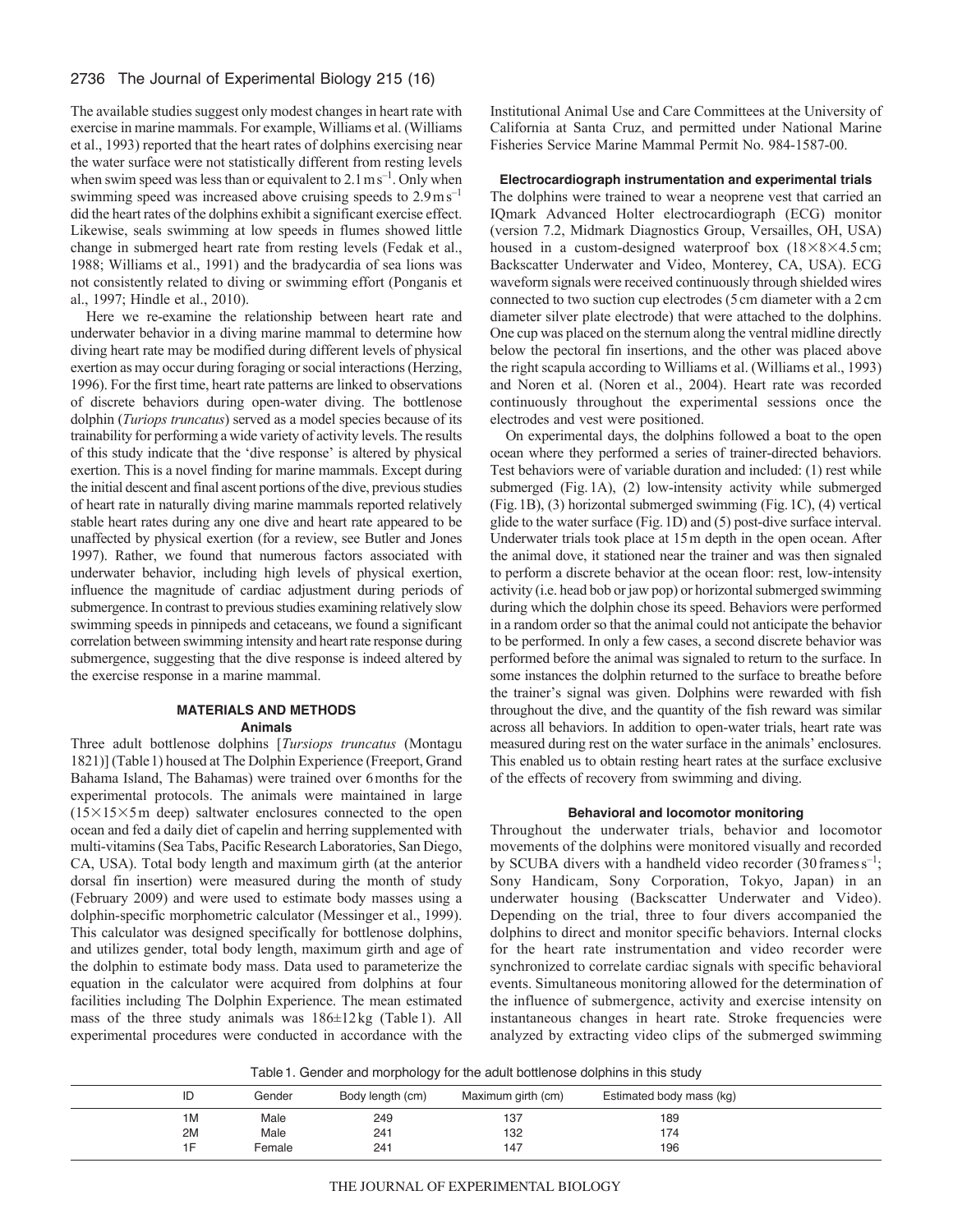

Fig. 1. Adult bottlenose dolphins diving to 15 m wearing the neoprene vest containing the electrocardiogram heart rate monitor. Photographs show (A) resting at depth, (B) low-intensity activity (ʻhead bobbing'), (C) horizontal swimming at depth and (D) vertical approach to the water surface after completing a period of submergence at depth.

dolphins using digital video software (Pinnacle Studio 8, Pinnacle Systems, Mountain View, CA, USA). Videos were examined frame by frame to determine fluke stroke frequency, defined as the time it took the fluke to move one cycle from the highest point of vertical displacement and returning to that same point of displacement. The time clock for this software was set at 0.01s. Swimming speed was calculated from stroke frequency using a previously determined equation for adult, non-reproductive bottlenose dolphins (Noren, 2008):

$$
U = 2.09fS + 0.13,
$$
 (1)

where *U* is dolphin swim speed  $(m s^{-1})$  and  $f_S$  is stroke frequency  $(\text{strokes s}^{-1})$ .

### **Heart rate analyses**

The ECG waveform (Fig.2) for all sessions was visually inspected to ensure that the instrumentation accurately determined interbeat intervals in the absence of signal artifacts associated with muscle activity. The interbeat interval was then used to calculate instantaneous heart rate (beats  $min^{-1}$ ). For diving tests, the instantaneous heart rate was plotted in relation to time into the trial and color coded according to the recorded behavioral state (Fig.3). Within these trials, a sample was defined as the mean of all of the instantaneous heart rates associated with a discrete behavior. Delineations between consecutive samples were based on the animal changing its behavioral state as indicated in the video record. For behavioral samples that followed the descent to depth or preceded the ascent to the surface, instantaneous heart beat data were visually inspected to determine the inflection point that defined the beginning and end of the steady-state physiological period for that behavior. Heart beats prior to or after this segment represented transitional heart rates associated with breathing or anticipatory tachycardia, respectively, and were not included in the mean, following the procedures of Noren et al. (Noren et al., 2004). For resting trials at the surface in the animal's enclosure, the mean of the instantaneous heart rate was inclusive between two consecutive breaths.

Our primary interest was to quantify differences in heart rate associated with different behaviors during submergence. Each data point represents a unique sample (a distinct behavior), and each sample was of a slightly different duration and exercise intensity; therefore, measurements were considered to be independent and not repeated. Although we collected data from three individuals, the purpose of this study was not to examine individual variation. This approach enabled us to pool the data and to have a large enough sample size for statistical analyses. The approach of combining data across individuals when sample size is low follows the methods used by previous studies on diving heart rates in marine mammals and penguins (i.e. Noren et al., 2004; Meir et al., 2008). Nonetheless, because individual variation may weaken the resulting relationships, this pooled analytical approach reinforces the robustness of the conclusions (Meir et al., 2008).

The reported means for heart rate representing each behavioral state were the average of the samples across all three dolphins. Differences in heart rate across activity state were determined by one-way ANOVA in combination with a pairwise Tukey's test (multiple comparison procedure). The SegReg (www.waterlog.info) program was used to determine whether one or more linear regressions best described the relationship between observed stroke frequency and heart rate (and calculated swim speed and heart rate). Briefly, the SegReg program selects the best breakpoint and function type based on maximizing the statistical coefficient of explanation. Sigma Stat 2.03 (Systat Software, Chicago, IL, USA) was used for all other statistical procedures. Data are presented as means  $\pm 1$  s.d. Results were deemed significant at *P*<0.05.

## **RESULTS**

The three dolphins performed a total of 25 dives to a 15m depth in the open ocean. The mean duration of the dives was 1.92±0.85min  $(range=0.27-3.42 \text{ min})$ , during which the dolphins performed one to two discrete behaviors of variable duration. We found that instantaneous heart rate of submerged dolphins varied with behavior. The minimum and maximum heart rates, which defined the range of heart rates for each dolphin, occurred during submerged rest at 15m depth and during surface intervals following the dive, respectively (Figs3, 4). These heart rate extremes for freely diving dolphins are in agreement with values measured previously for submerged dolphins resting in an enclosure  $[50\pm6$  beats min<sup>-1</sup> (Noren et al., 2004)] and for maximal exertion by trained dolphins pushing against a load cell at >129 kg  $[139 \pm 4 \text{ beats min}^{-1}$  (Williams et al.,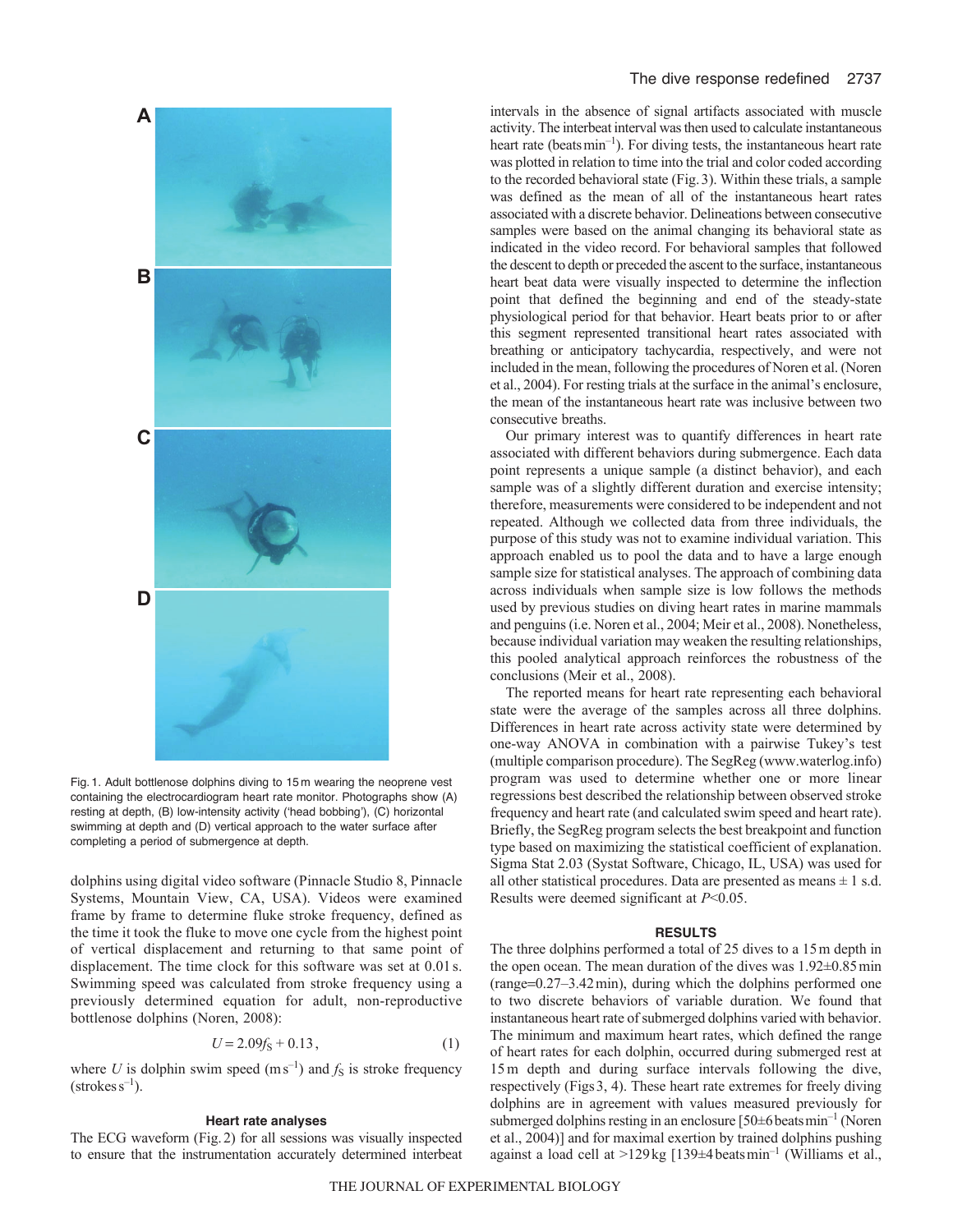



Fig. 2. Representative electrocardiogram (ECG) traces from an adult bottlenose dolphin. The ECGs represent three different behaviors: (A) rest at 15 m depth,  $(B)$  horizontal swimming at 1.7 strokes  $s^{-1}$  at 15 m depth and (C) post-dive surface interval. Numbers along the top of the traces denote the interbeat interval in milliseconds; the row of numbers below is the calculated heart rate in beats per minute. Variability in the baseline in B and C is due to body and respiratory movements. Note that the specific ECG waveform was dependent on electrode placement and includes discernible P-wave, QRS complex and T-wave.

1993)]. In view of this, the present study appeared to elicit the range of heart rates expected for bottlenose dolphins.

#### **Effect of submergence on heart rate**

Variability in heart rate of the dolphins was related in part to location in the water column, particularly at 15m depth *versus*the water surface (Figs3, 4). Mean heart rate for all three subjects during submerged rest at  $15 \text{ m } (40 \pm 6 \text{ beats min}^{-1}, N=15)$  for a mean duration of  $85 \pm 51 \text{ s}$  $(range=14-160s)$  was significantly lower than mean heart rate at the water surface, which reached  $128\pm7$  beats min<sup>-1</sup> ( $N=26$ ) during the post-dive surface intervals. These surface intervals ranged in duration from 7 to  $118s$  (mean=50 $\pm$ 29s). Interestingly, heart rate during rest at the surface in the enclosures  $(105 \pm 8 \text{ beats min}^{-1}, N=25)$ , inclusive between two consecutive breaths, was 1.6 times greater than the predicted resting heart rate  $(65\pm1 \text{ beats min}^{-1})$  determined from the allometric regression for heart rate for terrestrial mammals in Stahl (Stahl, 1967). Submerged resting heart rate was within 62% of this predicted value. For the purpose of this study, we term heart rate during submerged rest as baseline heart rate ( $f_{\text{H,baseline}}$ ) and heart rate at the water surface after diving as maximum heart rate (*f*H,max).

## **Effect of submerged activity on heart rate**

As would be expected from an exercise response, heart rate in submerged dolphins was related to activity type (sedentary behaviors *versus* swimming) and intensity level of the behaviors (Figs 3–5). During the open-water sessions, heart rate was significantly different across the behavioral categories  $(F_{5,95}=346.802, P<0.001)$ . All results from the subsequent all pairwise multiple comparison were significant at *P*<0.05, with the exception that mean heart rate during submerged swimming and submerged low-intensity activity were not deemed statistically different despite the observation that heart rate was greater in magnitude while swimming.

Indeed, underwater activity modified the level of bradycardia in a predictable manner. Low-intensity behaviors, such as head bobbing, jaw popping and various postural adjustments that lasted for a mean duration of  $68\pm45$  s (range=10–145s), resulted in a 40% increase to 56 $\pm$ 7 beats min<sup>-1</sup> (*N*=7) over submerged resting heart rate values  $(f<sub>H,baseline</sub> 40±6 beats min<sup>-1</sup>, N=15)$ . In comparison, horizontal submerged swimming that lasted for a shorter duration (mean= $37\pm15$  s, range= $17-67$  s) resulted in a 55% increase to 62 $\pm$ 8 beats min<sup>-1</sup> (*N*=10) over  $f_{H, \text{baseline}}$  (Fig. 4). In general, dolphins approached 37–58% of their  $f_{\text{H,max}}$  while active at depth. The dolphins approached 57–79% of their  $f_{\text{H,max}}$  as they glided to the water surface after submergence to 15m, demonstrating an anticipatory tachycardia (Fig.4).

We also found that submerged heart rate during open-water sessions was correlated with the level of physical exertion during horizontal swimming (denoted by stroke frequency and speed). Both of these relationships were best described by one linear regression (no breakpoint in the data was identified):

$$
\bar{f}_{\rm H} = 12.3f_{\rm S} + 40.6\,,\tag{2}
$$

where  $\bar{f}_{\text{H}}$  is mean heart rate (beatsmin<sup>-1</sup>) and  $f_{\text{S}}$  is in strokes s<sup>-1</sup> (range=0–2.5 strokes s<sup>-1</sup>, *r*=0.88, *P*<0.001, *N*=25). After converting stroke frequency into swim speed according to Eqn 1, this relationship is described by:

$$
\bar{f}_{\rm H} = 5.7U + 40.5\,,\tag{3}
$$

where mean heart rate  $(\bar{f}_{\text{H}})$  is in beats min<sup>-1</sup> and swim speed (*U*) is in ms<sup>-1</sup> (range=0-5.4 ms<sup>-1</sup>,  $r=0.88$ ,  $P<0.001$ ,  $N=25$ ; Fig. 5).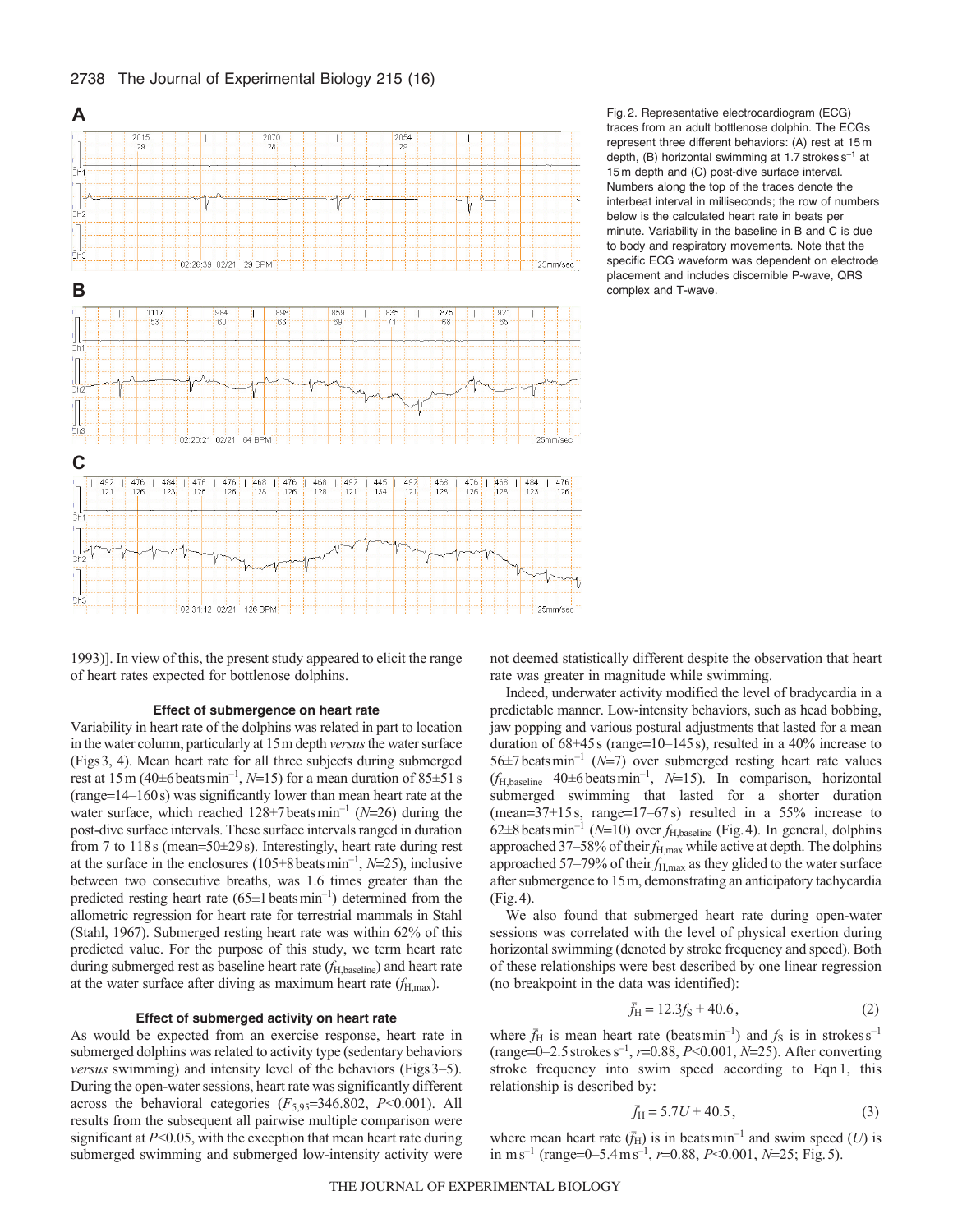



Fig. 3. Instantaneous heart rate for three adult bottlenose dolphins (1M, 2M and 1F) during diving bouts to 15 m depth. Each point represents an instantaneous heart beat for submerged rest (blue), submerged lowintensity activity (green), submerged horizontal swimming (cyan), vertical glide to the water surface (gray) and post-dive surface interval (white) behaviors plotted in relation to time into the trial.

### **DISCUSSION**

The present study demonstrates the variability in diving bradycardia that can occur with changes in behavior, particularly physical exertion, during submergence by a marine mammal. In freely diving bottlenose dolphins, heart rate cycled systematically as the animals descended and ascended (Fig.3). Superimposed on this was a refinement in the level of bradycardia related to specific behaviors when at depth (Fig.4). In particular, the exercise response was evident during submergence and appeared to override the dive response, especially as exercise intensity increased. In the case of swimming behaviors, heart rate was positively correlated to stroke frequency (range= $0-2.5$  strokes s<sup>-1</sup>) and the corresponding swim speed (range= $0-5.4 \text{ m s}^{-1}$ ; Fig. 5).

Interestingly, the pattern in heart rate showed elements of the surface swimming exercise response of dolphins. For bottlenose dolphins trained to swim next to a boat (Williams et al., 1993), heart rate was shown to vary little for speeds equal to or slower than the routine minimum cost of transport  $(2.1 \text{ m s}^{-1})$ . Likewise, in the present study, the heart rate of a submerged dolphin swimming at approximately  $1.2 \text{ m s}^{-1}$  did not appear to differ from submerged resting levels, although the low sample size for slow swimming during submergence precluded a statistical analysis. However,



Fig. 4. Mean heart rate of adult bottlenose dolphins while submerged at 15 m and while at the water surface. Lower and upper edges of the box plots indicate the 25th and 75th percentiles, respectively. Error bars below and above each box show the 10th and 90th percentiles, respectively. Lines within the boxes denote the median, and circles show outliers. All behavioral categories were significantly different, with the exception of submerged low-intensity activity and submerged swim (see Results for statistics). The colored circles denote the proportion of maximum heart rate (measured during post-dive surface intervals) utilized for each behavioral category: submerged rest (blue), submerged low-intensity activity (green), submerged horizontal swimming (cyan) and vertical glide to the water surface (gray).

when swimming speeds exceeded  $3.5 \text{ m s}^{-1}$ , we observed a marked increase in heart rate that represented a substantial percentage (45–58%) of *f*H,max. These higher swim speeds are faster than the minimum cost of transport speed  $(2.1 \text{ m s}^{-1})$  for surface-swimming dolphins (Williams et al., 1993) and exceed the energetically optimal speeds (averaging  $2.0 \text{ m s}^{-1}$ ) observed during dives for a wide range of marine mammals (Videler and Nolet, 1990).

In view of these results, it may not be surprising that this exercise response has been overlooked when reviewing heart rate records retrieved from diving marine mammals. Whether for hydrodynamic or energetic reasons, deep-diving birds, pinnipeds and cetaceans tend to move through the water column at predictable, energetically efficient swim speeds (Costa et al., 1989; Fish and Hui, 1991; LeBoeuf et al., 1992; Davis et al., 1999; Watanuki et al., 2003; Watanuki et al., 2005; Miller et al., 2004; Tyack et al., 2006). This reliance on routine swimming speeds is similar to that observed for freely moving terrestrial mammals, which utilize a comparatively narrow range of routine running speeds near the middle of a much broader range of potential speeds (Wickler et al., 2001). Consequently, dolphins (Williams et al., 1993) and ponies (Hoyt and Taylor, 1981) traveling short distances as well as large migrating ungulates (Pennycuick, 1975) and whales (Mate and Urban-Rámirez, 2003) generally move over a relatively narrow range of preferred cost-efficient speeds.

This behavioral control over routine exercise levels likely contributed to the different conclusions for the relationship between heart rate, speed and stroke frequency reported for diving marine mammals by the present study and others. Although we found that heart rate and the level of physical exertion were correlated during horizontal submerged swimming by dolphins (Fig.5), flume studies involving gray (*Halichoerus grypus*) and harbor (*Phoca vitulina*)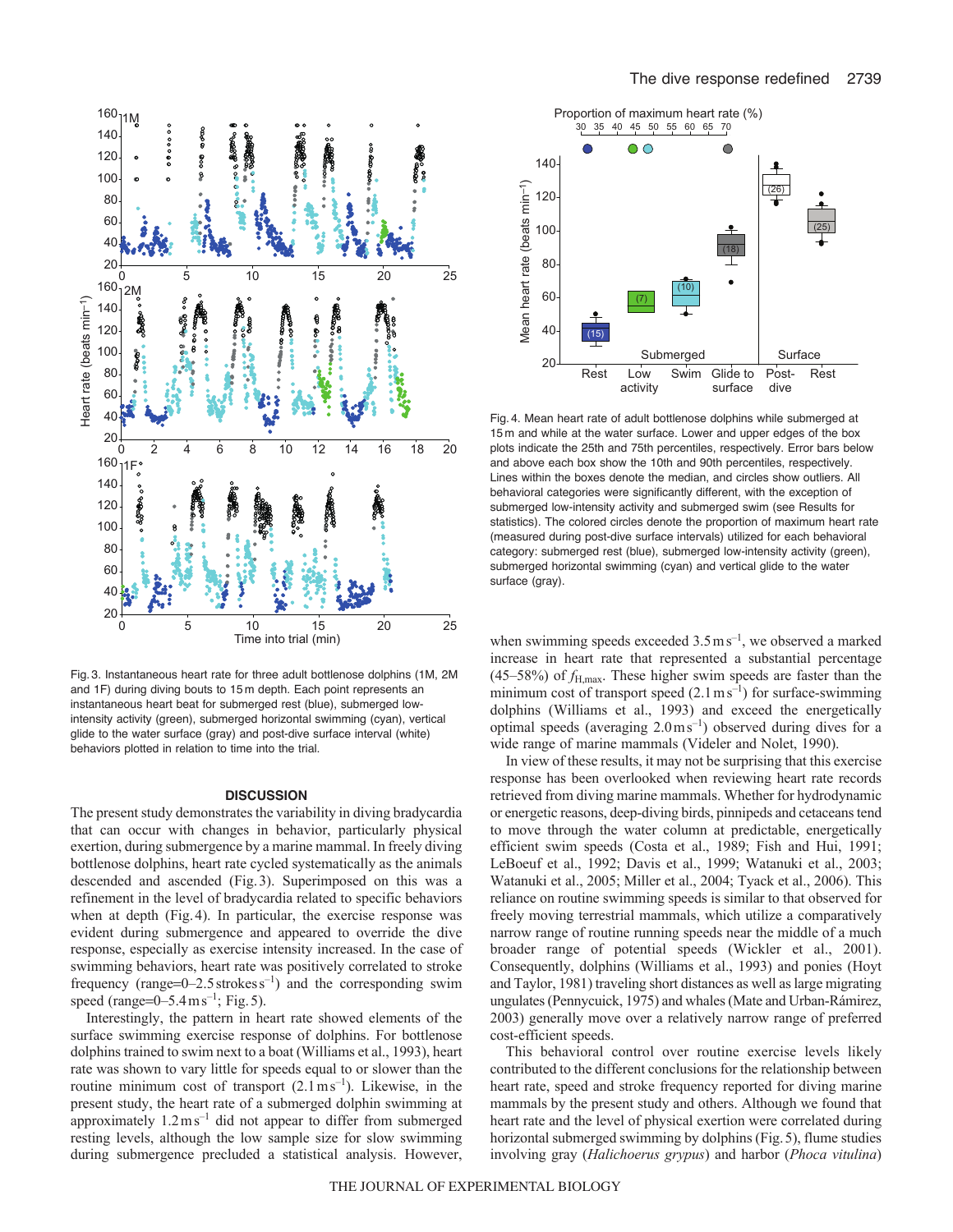

Fig. 5. Mean heart rate of adult bottlenose dolphins in relation to stroke frequency and horizontal swimming speed at 15 m depth. Mean  $\pm$  1 s.d. heart rates during specific exercise intensities for individual dolphins are represented by triangles (1M), squares (2M) and circles (1F). Heart rate data from all three dolphins were combined to construct the least squares linear regression, denoted by the solid line. Dashed lines show the 95% confidence intervals for the regression. See Results for equations and statistics.

seals showed little change in submerged heart rate at relatively slow swimming speeds (Fedak, 1986; Williams et al., 1991). Studies measuring the heart rate of freely diving marine mammals also showed conflicting results, which may be related to the range of speeds examined. Andrews et al. (Andrews et al., 1997) observed comparatively high heart rates for northern elephant seals (*Mirounga angustirostris*) diving on the continental shelf compared with the heart rates measured while the seals were off the shelf. Because elephant seals swim faster when they are on the continental shelf (Le Boeuf and Crocker, 1996), Andrews et al. (Andrews et al., 1997) suggested that activity level might have been one of the possible mechanisms for this alteration in bradycardia. However, this could not be confirmed because heart rate and swim speed were not simultaneously measured. In contrast, Hindle et al. (Hindle et al., 2010) measured stroke frequency, overall dynamic body acceleration (ODBA) and heart rate in trained, free-ranging Steller sea lions (*Eumetopias jubatus*). But the findings in the sea lion study were inconclusive because the authors demonstrated a correlation between ODBA and mean heart rate during shallow 10m dives, but reported that ODBA was not correlated with mean heart rate during deep 40m dives. Based on the tendency of marine mammals to move over a narrow range of optimal speeds to optimize the use of oxygen reserves during submergence, Hindle et al. (Hindle et al., 2010) may have been limited in their ability to detect an exercise response on heart rate during the deeper dives.

This is not to imply that swimming speed and, by inference, heart rate never change in the diving animal. Observed sustainable swim speeds for adult bottlenose dolphins are  $3.1 \text{ ms}^{-1}$  (Lang, 1975) and maximum swim speeds of  $6.32 \text{ m s}^{-1}$  (Noren et al., 2006) and 8.15ms–1 (Rohr et al., 2002) have been routinely observed. These elevated speeds are undoubtedly important during periods of prey capture and predator avoidance. Indeed, Weddell seals (*Leptonychotes weddellii*) sprint at speeds exceeding two times routine levels when pursuing Antarctic silverfish 300m below the sea ice (Davis et al., 1999), and have shown an exercise response on diving bradycardia (Davis and Williams, 2012). Furthermore, a recent study on diving short-finned pilot whales (*Globicephala macrorhynchus*) named these animals the 'cheetahs of the seas' based on remarkable swimming sprint speeds of 3 to  $9 \text{ m s}^{-1}$  when actively foraging (Aguilar Soto et al., 2008). Although heart rate was not measured, if the physiology of this odontocete is similar to that of bottlenose dolphins, one might expect that diving pilot whales approach  $f_{\text{H,max}}$  when pursuing fish at depth, a prediction worth exploring.

In addition to predictable effects due to behavior and activity level (Figs4, 5), a closer examination of instantaneous heart rate in freely diving dolphins (Fig.3) suggests that there may be another central nervous system (CNS) influence on heart rate (for a review, see Butler and Jones, 1997). 'Anticipation' of events, whether to prolong submergence or to approach the water surface, may have modified the magnitude of cardiovascular adjustment during submergence, particularly during the rest behavior. By videoing the underwater sessions of the instrumented dolphins, we found that the animals were capable of adjusting heart rate independent of body position, behavior or exercise. For example, the level of bradycardia of quiescent, submerged dolphins sometimes drifted as the duration of the breath-hold progressed, and these changes in heart rate were not associated with muscle movements (Fig.3). The drift was in both directions, both decreasing and increasing heart rate. The instances of decreasing heart rate while resting at 15m depth may have been associated with CNS control in 'anticipation' of the animals prolonging breath-hold, as previously described by Elsner et al. (Elsner et al., 1966). The examples of increasing heart rate while resting at depth may have corresponded with the 'anticipation' of the animals approaching the surface to breathe. Anticipatory tachycardia, a pronounced elevation in heart rate that occurs as animals approach the water surface after diving (Fig.3A), has been attributed to the influence of the CNS (Kooyman, 1989) and it may actually begin before the animal physically starts the ascent. The influence of CNS control on heart rate in aquatic animals is not a novel idea. It has been demonstrated in animals during forced *versus* voluntarily submergence (Kooyman, 1989) and it can be conditioned through training as demonstrated in California sea lions (*Zalophus californianus*) (Ridgway et al., 1975). Thus, as found for humans (De Pascalis et al., 1991), instruction and biofeedback can play an important role in the voluntary control of heart rate in submerged marine mammals.

In summary, the cardiovascular profile associated with the dive response is commonly described as a marked decrease in heart rate on submergence, followed by a relatively invariant bradycardia at depth and an anticipatory tachycardia on ascent. Here we find that this response, in terms of heart rate, is flexible in diving dolphins. Such a variable dive response raises questions about the management of blood gases during submergence. Although there is a premium to conserve oxygen through bradycardia and an associated redistribution of blood flow (Scholander, 1940; Irving et al., 1941; Harrison and Tomlinson, 1960; Elsner, 1965; Elsner et al., 1966), heart rate varies with the intensity of underwater behaviors (Figs4, 5), as does peripheral blood flow, as evident from changes in skin temperature and heat flow from the extremities of diving dolphins (Williams et al., 1999; Noren et al., 1999). Rather than a hindrance to diving, alterations in blood flow (as facilitated by alterations in heart rate) throughout submergence theoretically facilitate more effective unloading of endogenous oxygen stores by enabling the parallel depletion of the blood and muscle oxygen reserves (Davis and Kanatous, 1999). This may explain the unexpectedly high muscle oxygen saturation measured during diving in other marine